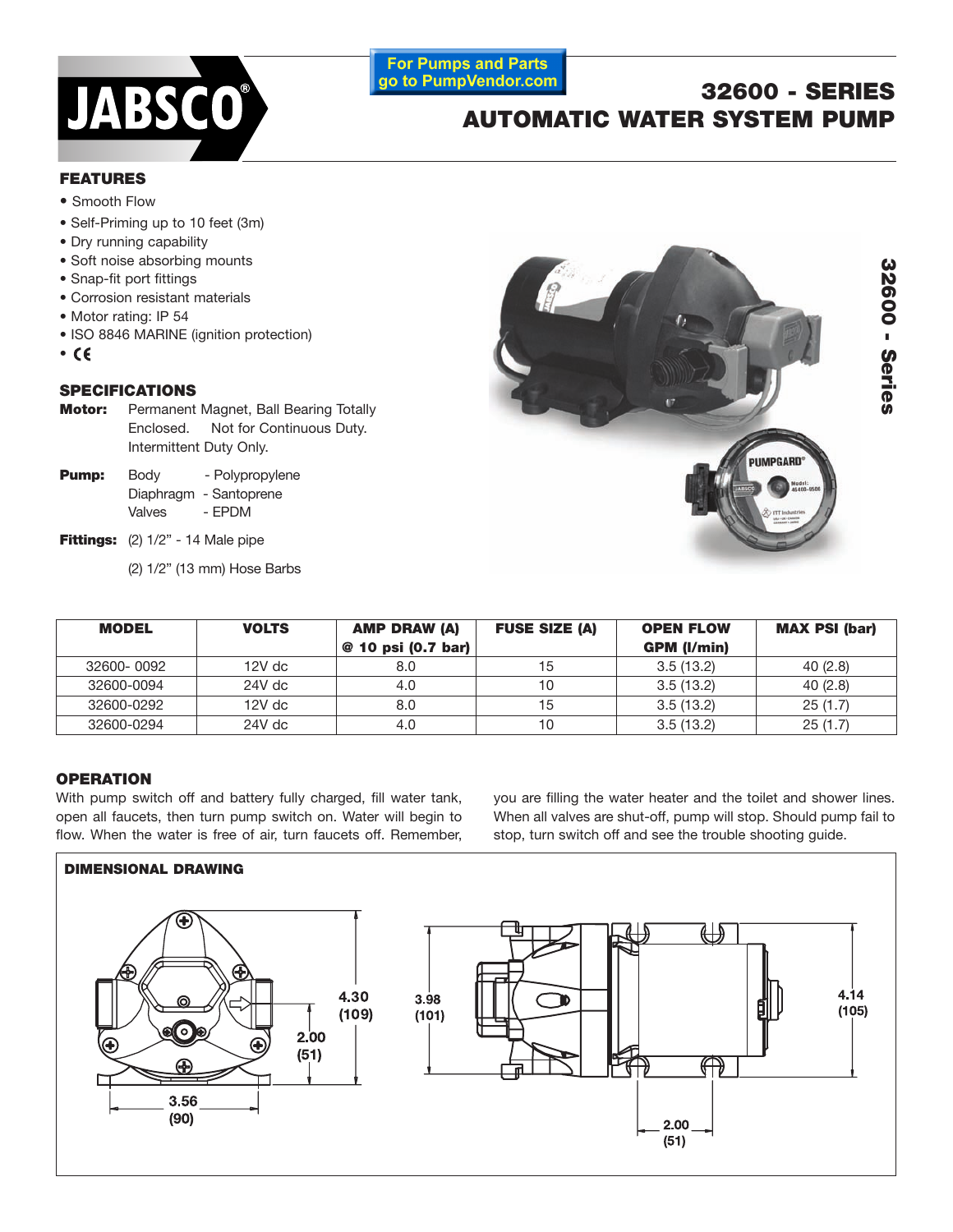

## **INSTALLATION**

#### **STEP I**

Remove shipping plugs from pump ports. There may be slight amount of water that drains out of the pump as all pumps are tested at the factory before shipment.

#### **STEP 2**

A direction arrow can be found on the pump head to indicate direction of flow. Connect the appropriate sized hose to one of the supplied fittings and then connect the hose to the water supply tank outlet. To reduce vibration use 1/2" (13 mm) braided or reinforced flexible hose on the inlet and outlet of the pump as shown on Fig.1. Use hose clamps on the slip-on barb connectors.

#### **WIRING** (Fig. 3)

IF YOU ARE NOT FAMILIAR WITH APPLICABLE ELECTRICAL STANDARDS, HAVE THE UNIT INSTALLED BY A QUALIFIED ELECTRICIAN.

Suggested wiring information is given as a reference. For proper information, please reference USCG regulations for marine applications and wiring gauges, connectors and fuse protection.

#### **STEP 1**

Determine the distance from the power source to the pump and then double the measurement. Wire gauge installation is determined on the entire run length, to the pump and back. **STEP 2**

Connect to power supply lead (red) $(+)$  to the positive  $(+)$ terminal on the battery or through a properly installed fuse / circuit breaker panel. Then run the length of wire to the pump, connecting the red wire through a switch appropriately rated to the pump's current requirements.

#### **STEP 3**

Route the wire so as not to create hazards in operation of the engine, movement of steering components or human traffic.

### **WIRE SIZE**

| <b>TABLE</b>   | <b>Total Wire Length - feet (meters)</b> |                      |                    |  |
|----------------|------------------------------------------|----------------------|--------------------|--|
| Pump           | $0 - 20$ ft                              | $20 - 35$ ft         | $35 - 55$ ft       |  |
| <b>Voltage</b> | $(0 - 6 m)$                              | $(6 - 9 m)$          | $(9 - 12 m)$       |  |
| 12 VDC         | #14 AWG                                  | #12 AWG              | #10 AWG            |  |
|                | $(2.5 \text{ mm}^2)$                     | $(4 \text{ mm}^2)$   | $(6 \text{ mm}^2)$ |  |
| 24 VDC         | #16 AWG                                  | #14 AWG              | #12 AWG            |  |
|                | $(1.5 \text{ mm}^2)$                     | $(2.5 \text{ mm}^2)$ | $(4 \text{ mm}^2)$ |  |

## **CAUTION Motor case could get hot during**

**extended operation. Prolonged contact with skin may cause a burn.**



#### **STEP 3**

Insert rubber grommets into base plate.

#### **STEP 4**

Mount pump horizontally in an accessible location or vertically with pumphead down. Support weight of the pump and attach pumphead mounts first then motor mounts second.

### **STEP 5** (Fig. 2)

Install inlet A and discharge B port connectors. Firmly push slide clips C forward to lock port connectors in place.

## **STEP 6** (Fig. 4)

Install a PumpgardTM strainer in an accessible location (for inspection and cleaning) between the tank and pump inlet in order to protect valves from debris.

#### **STEP 4**

Connect the red lead to the red lead on the pump housing located pressure switch.

#### **STEP 5**

Connect the black lead from the pump to the ground or negative power side (-) of the vessel.

#### **STEP 6**

Turn the system off when not in use for extended periods of time or when the water supply tank is empty.

#### **STEP 7**

After installation, check voltage at the pump motor. Voltage should be checked when pump is operating. Full voltage must be available at the pump motor at all times for proper pump operation and pump motor life.



#### FIG. 3



**Fire hazard. Wiring must comply with applicable electrical standards and include a properly sized fuse or circuit breaker. . Improper wiring can cause a fire resulting in injury or death.**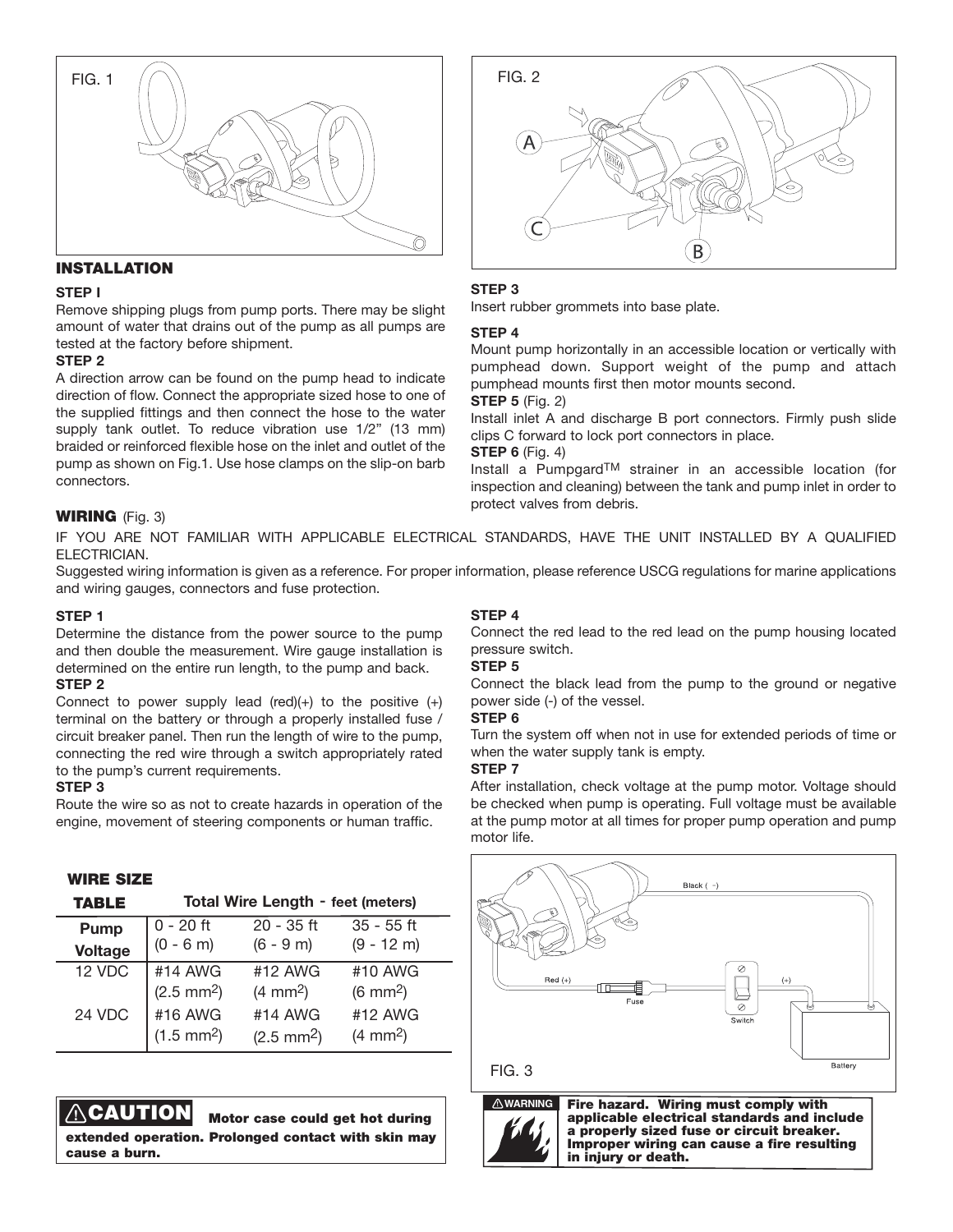

## **AUTOMATIC WATER SYSTEM PUMP SERVICE PARTS**

|                |                             |                    | <b>SERIES</b> |  |
|----------------|-----------------------------|--------------------|---------------|--|
| KEY#           | <b>DESCRIPTION</b>          | <b>PRESSURE</b>    | 32600 - XXXX  |  |
|                | <b>Pressure Switch</b>      | $(25 \text{ psi})$ | 18916-1025    |  |
|                |                             | $(40 \text{ psi})$ | 18916-1040    |  |
|                |                             | $(50 \text{ psi})$ | 18916-1050    |  |
| $\mathcal{P}$  | <b>Pumphead Assembly</b>    | $(25 \text{ psi})$ | 18914-1025    |  |
|                |                             | $(40 \text{ psi})$ | 18914-1040    |  |
|                |                             | $(50 \text{ psi})$ | 18914-1050    |  |
| 3              | <b>Check Valve Assembly</b> |                    | 18911-1030    |  |
| $\overline{4}$ | Slide Clips (Pair)          |                    | 30647-1000    |  |
| 5              | Motor 12V                   |                    | 18919-0187    |  |
|                | Motor 24V                   |                    | 18919-1080    |  |

## **ACCESSORIES SNAP-IN PORT SYSTEM**



**30649-1000 ( 1 PAIR ) SNAP-IN PORT X 1/2" - 14 MALE PIPE STRAIGHT** 







**30654-1000 ( 1 PAIR ) SNAP-IN PORT X 1/2" (13 mm) HOSE BARB STRAIGHT**

**( 1 PAIR ) SNAP-IN PORT X 3/4" (19 mm) HOSE BARB STRAIGHT**

**30650-1000 ( 1 PAIR ) SNAP-IN PORT X GARDEN HOSE STRAIGHT**

**30651-1000 ( 1 PAIR ) SNAP-IN PORT X 1/2" (13 mm) HOSE BARB 90 ELBOW** ° **30655-1000 ( 1 PAIR ) SNAP-IN PORT X 1/2" - 14 MALE PIPE 90 ELBOW**  °

**30642-1000 ( 1 PAIR ) SNAP-IN PORT X 3/4" (19 mm)** 

 **HOSE BARB 90 ELBOW** °

**Winterizing**

Allowing water to freeze in the system may result in damage to the pump and plumbing system. Non-Toxic antifreeze for potable water may be used with Jabsco pumps. Follow manufacturer's recommendations. Refer to boat or equipment manufacturer's instructions for their specific winterizing and drainage procedures. **Do not use automotive antifreeze** to winterize potable water systems . These solutions are highly toxic and may cause serious injury or death if ingested.

- 1. Drain the water tank. Open tank drain valve. You may use the pump to drain the tank by opening all the faucets in the system. Allow the pump to operate until the tank is empty. Do not operate the pump more than 15 minutes continuously.
- 2. Open all faucets and purge the water from the plumbing system. Turn off power to the pump. Be sure that all the water from the drain lines is drained.
- 3. Remove quick-connect inlet and outlet fittings from the pump and turn the pump on to pump out remaining water from the pump head. Be sure to have a catch pan or a rag under the pump to prevent water from spilling onto the boat. Turn the pump off once the plumbing is empty. Leave the fittings disconnected from the pump until the system is ready to be used again. Make a note on your tank filler that the plumbing is not connected.
- 4. Be sure that all faucets are left open to protect against damage to the plumbing.